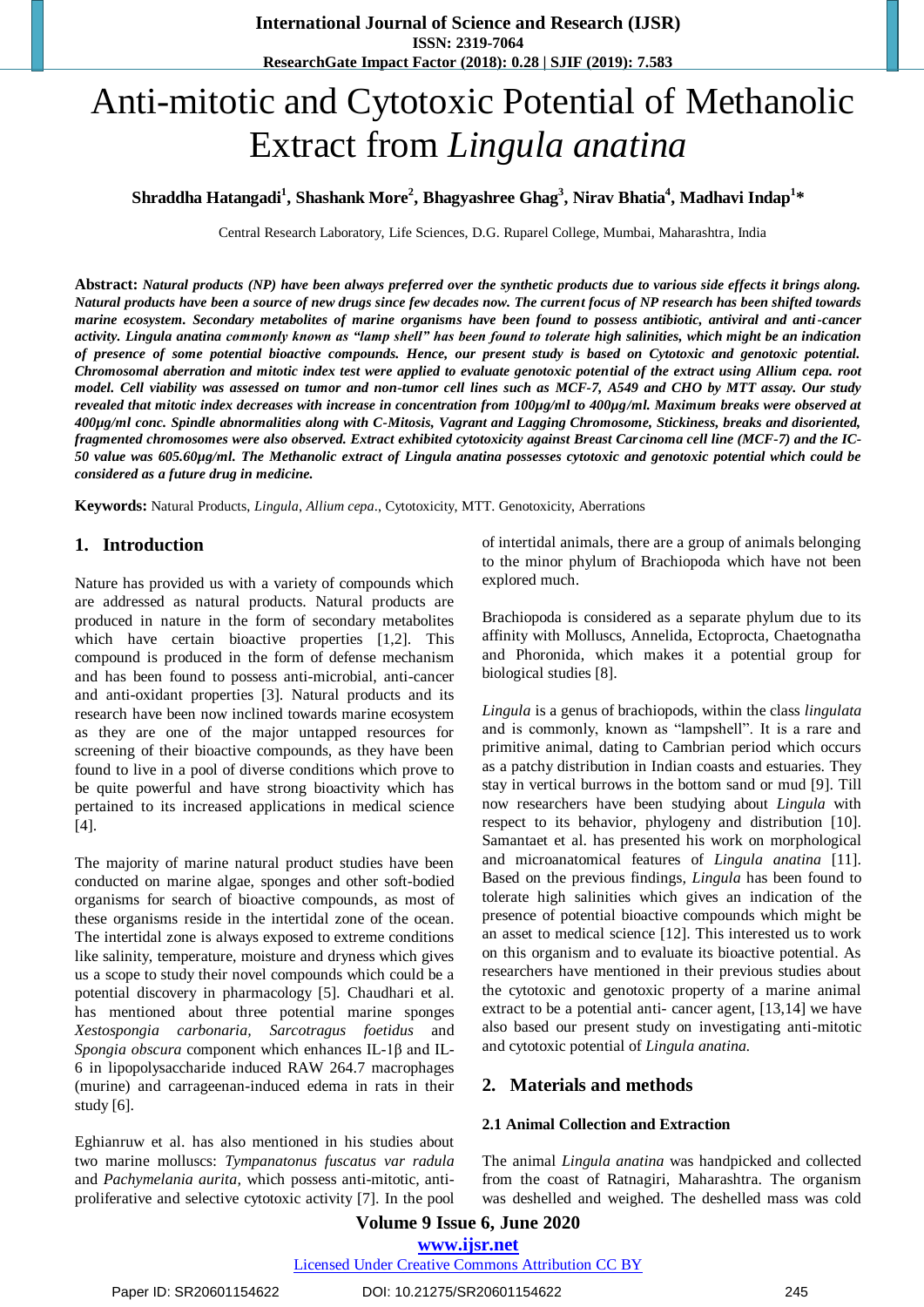percolated in methanol for 2 days, filtered and concentrated under reduced pressure giving rise to gummy methanolic extract which was named as LME.

The cold percolation in methanol was repeated until colorless methanol was obtained.

#### **2.2 Qualitative detection of biochemical compounds**

The detection of the biochemical constituents was carried out for the extract using standard qualitative tests [15]. Majorly, the active secondary metabolites were tested for their presence in LME as follows:

1. **Detection of Alkaloids -** Dragendorf"s test, Mayer's test Wagner's test

2. **Detection of Flavonoids -** Ethyl acetate test

3. **Detection of Phenolic compounds –** Ferric Chloride test

4. **Detection of Saponins-** Foam test

**5. Detection of Terpenoids** – Chloroform and acetic anhydride test

#### **2.3 Genotoxicity:** *Allium cepa***. Assay**

Allium cepa bulbs have been suggested by various researchers as a suitable model to study and detect general toxicity, genotoxicity, chromosomal aberrations and environmental effect. Tedesco. et al. has mentioned Allium cepa as cost effective and the bioindicator of genotoxicity at pre-liminary levels [16]. Considering the reliability of Allium cepa test, it has been used as a model in our study to evaluate the genotoxic potential of LME.

Equal sized bulbs of commercial variety of *Allium cepa* were used in this assay. The onions were purchased from a local market and stored in dry and well aerated conditions till the time they were utilized for the experiment. The assay was performed as per O. Timothy et.al with slight modifications [17].

#### **2.3.1 Growth Inhibition Assay and Morphological observations**

The onion bulbs were directly grown in the test concentration of LME and control. The base of each bulb was dipped into test solutions of 100µg/ml, 200µg/ml and 400 µg/ml in a 15 ml plastic cup, which was then kept in dark for 96 hours. The test samples were replaced after every 24 hours. The roots of these bulbs were observed for morphological changes such as; root hooks, twists, colour and swelling. Along with these observations, root length was also measured for each concentration, as an indicator of

general toxicity. General toxicity was calculated by:<br>  $% RootGrowth of Control = \frac{Overall \, mean \, root \, length \, of \, the \, Test \, Soln}{Overall \, mean \, root \, length \, of \, Control} \times 100$ 

## **2.3.2 Microscopic Analysis**

Allium cepa bulbs were suspended in the test samples of 100µg/ml,200 µg/ml and 400 µg/ml along with control for 48 hours as well as 96 hours. Post exposure, the roots were cut and fixed in Carnoy"s solution (ethanol: glacial acetic acid) to maintain its integrity. The roots were picked at random and placed on a clean slide containing distilled water to remove traces of the fixative and then hydrolyzed it with 1N HCl at 60°C for few minutes to soften the tissue. The hydrolyzed roots were rinsed in distilled water to remove the residues of acid. Root tips were excised and stained with acetocarmine, mounted with 45%acetic acid. A clean coverslip was placed over it. Roots were macerated by gently tapping the coverslip for the cells to spread out distinctly. The slides were then observed under Optical Microscope (KYOWA M No. 1015) at 40X magnification. Around 1000 cells were scored and observed for different mitotic phases and chromosomal aberrations including control and treated ones [18]. The experiments were conducted in triplicates to ensure the reproducibility of the results. The genotoxic potential of LME was determined by calculating mitotic index and % aberrant cells using the following formulae:

$$
MI = \frac{No. of dividing cells}{Total no. of cells} X 100
$$
  
% Aberrant Cells =  $\frac{No. of Aberrant cells}{Total no. of cells} X 100$ 

## **2.4 Cytotoxicity**

## **2.4.1 Cell culture**

Human Breast Adenocarcinoma (MCF-7), Adenocarcinoma Human Alveolar Basal epithelial cells (A-549), Murine Macrophage (RAW 264.7) and Chinese Hamster Ovary cells (CHO) were procured from National Centre for Cell Science (NCCS), Pune. The cell line was maintained in HAM"s F12 medium, supplemented with 10% Fetal Bovine Serum, 1% penicillin-streptomycin and 2% L-Glutamine and was grown at 37ºC in a humified incubator with 5%  $CO<sub>2</sub>$ 

## **2.4.2 MTT Assay**

The cytotoxicity of the different concentrations of LME was tested by performing MTT assay with minor changes and modifications [20]. Cells were seeded in a 96 well plate with a density of  $3x10^5$  and incubated for 24 hours. Post incubation, the used media was decanted and replaced with fresh batch along with LME concentrations which ranged from 100 to 800µg/ml (100µg/ml, 200µg/ml, 400µg/ml and 800µg/ml), followed by 24 hours incubation.

After 24 hours, post treatment, the medium was carefully removed and 20µl of MTT ((3-(4, 5-dimethyl thiazol-2yl)-2, 5diphenyl tetrazolium bromide) and 80µl of complete media was added to each well and the plate was then incubated at  $37^{\circ}$ C in 5% CO<sub>2</sub> incubator for 4 hours. The well plate contents were then replaced with 100µl DMSO and further read at 570 nm of ELISA plate reader (BIORAD Microplate reader) [20]. This Assay was performed in triplicates by using a blank and a normal cell line (CHO- Chinese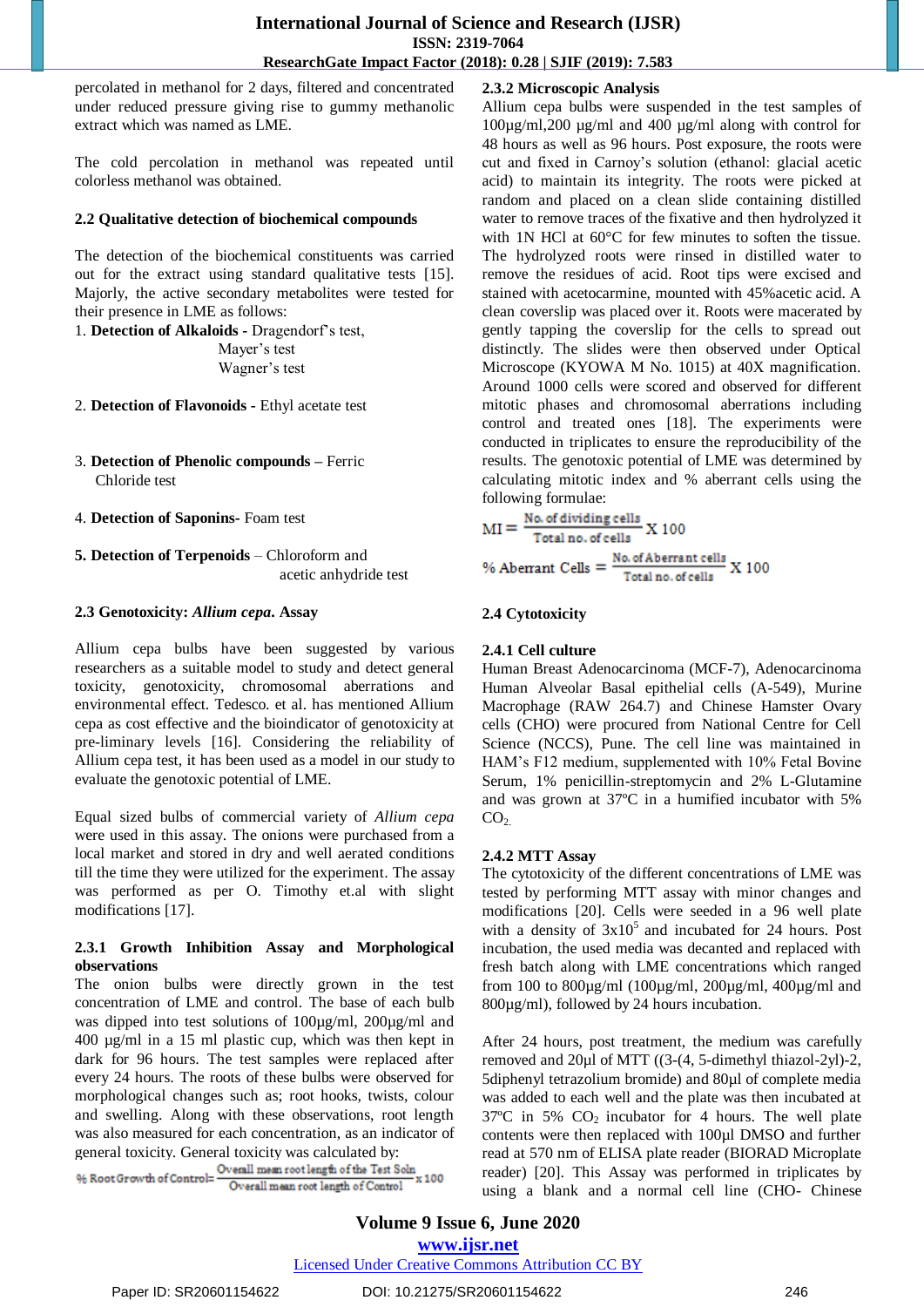Hamster Ovary). CHO cells were used to check whether the extract had any cytotoxic effect on control cell line. The results were determined by using the formula of

% Viability = 
$$
\frac{\text{Mean OD Treated}}{\text{Mean OD Control}} \times 100
$$

## **3. Result**

#### **3.1 Secondary metabolite chemical screening**

The results in Table 1 below indicate the presence of alkaloids and terpenoids in abundant amount, presence of Saponins in moderate concentration and absence of flavonoids and phenolic compounds.

|  |  | Table 1: Results of Qualitative analysis of LME |  |  |
|--|--|-------------------------------------------------|--|--|
|--|--|-------------------------------------------------|--|--|

| <b>Test for Alkaloids</b>   |  |
|-----------------------------|--|
| <b>Test for Flavonoids</b>  |  |
| Test for Phenolic compounds |  |
| <b>Test for Saponins</b>    |  |
| <b>Test for Terpenoids</b>  |  |

+ indicates presence, - indicates absence of compounds

## **3.2 Genotoxic effect of LME**

The macroscopic observations of the *Allium cepa* roots after been treated to different concentrations, showed a decrease in root length with a gradual increase in concentrations of LME as shown in Figure 1. Morphology of the roots was also noted for both control and treated roots. The control roots showed healthy growth, while the roots treated with highest concentration (400µg/ml) of LME showed stunted root growth along with mushy appearance, hooks, twists and slight decolorization as shown in Figure 6.

The microscopic analysis of *Allium cepa* root cells shows different stages of mitosis along with chromosomal aberrations at 48 and 96hrs of exposure to LME. At 48hrs we perceived that Anaphase is much more than other dividing stages at highest concentration of LME and moreover, at 96hrs we could spot metaphase much more than that of other dividing stages at 400µg/ml of LME as depicted in Figure 2a and 2b. The normal stages of mitosis have been represented in Figure 7.

The effect of control and different concentrations of LME have appeared to show us that, with a gradual increase in concentration there has been a decline in the mitotic phases at 48 as well as 96hrs of exposure as per represented graphically in figure 3a and 3b. Concentration – dependent decrease in mitotic index was observed at 48hrs as well as 96hrs of treatment with LME which has been depicted in figure 4.

Various visible aberrations were also analyzed, noticed, and observed which symbolizes LME as a remarkable genotoxic agent as tabulated in table 2. The effect of different concentrations LME on the no. of aberrations in *Allium cepa* root cells have been found to be highest at 400µg/ml when treated for 48hrs, and to be increasing in a dosedependent manner when treated for 96hrs as represented graphically in figure 5. Several Chromosomal anomalies like Clumped chromosomes and disoriented chromosomes were observed in metaphase, along with laggard chromosomes and chromosomal bridges in anaphase at 48hrs of treatment with LME as portrayed in figure 8, thereby suggesting higher score of Anaphase in figure 2a. In addition to this, 96hrs of treatment with LME showed us numerous abnormalities namely, sticky chromosomes in metaphase, laggard and vagrant chromosomes in anaphase and the most striking feature observed was c-mitosis and vacuolation of cells in interphase at 400 µg/ml of LME as indicated in fig. 9 which could be exhibiting the antimitotic potential of LME.



**Figure 1:** Effect of control and different concentrations of LME on the root length of *Allium cepa.* Data is expressed as ±SD.



**Figure 2:** Effect of Control and LME on Mitotic stages (a) 48hrs (b) 96hrs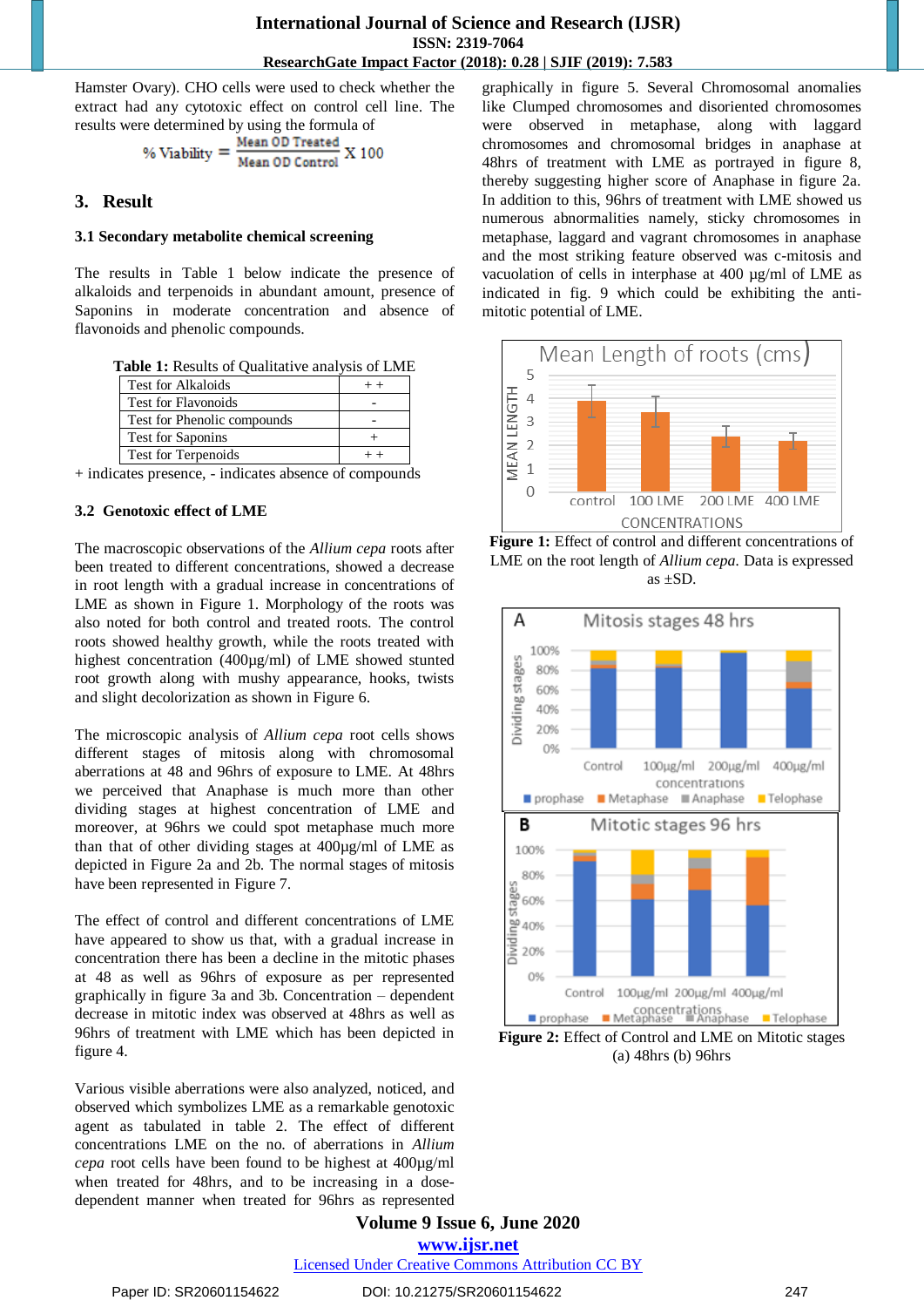

**Figure 3:** Effect of LME on Mitotic cells of *Allium cepa* roots (a) 48hrs (b) 96hrs. Data is expressed as ±SD.



**Figure 4:** Effect of LME on Mitotic Index of *Allium cepa* root cells after 48 and 96hrs of treatment



**Figure 5:** Effect of LME on %aberrant cells induced in *Allium cepa* root cells after 48 and 96hrs of treatment

**Table 2:** Types of Chromosomal aberrations induced by LME in *Allium cepa* root cells

| 48hrs                    | control | 100μg/ml 200μg/ml400μg/ml |                  |                |
|--------------------------|---------|---------------------------|------------------|----------------|
| No. of aberrations       | 2       |                           | 10               | 12             |
| Spindle abnormality      |         | 3                         |                  |                |
| Vagrant chromosomes      |         |                           |                  |                |
| Laggard chromosomes      |         |                           |                  | $\overline{5}$ |
| c-mitosis                |         |                           | 3                | 3              |
| fragments                |         |                           |                  |                |
| 96hrs                    | control | $100\mu\text{g/ml}$       | 200µg/ml400µg/ml |                |
| No. of aberrations       | 13      | 18                        | 25               | 30             |
| Spindle abnormality      | 9       | 4                         | 3                |                |
| Vagrant Chromosomes      |         |                           | 3                |                |
| Laggard chromosomes      | 3       | 2                         |                  |                |
| c-mitosis                |         | $\overline{c}$            | 13               | 28             |
| bridges                  |         |                           |                  |                |
| stickiness               |         | 5                         | 3                |                |
| clumped                  |         |                           |                  |                |
| fragments                |         |                           |                  |                |
| Non-oriented chromosomes |         |                           | $\mathfrak{D}$   |                |



**Figure 6:** Effect of LME on morphology of *Allium cepa* roots (a) Control (b) treated



**Figure 7:** Normal Stages of Mitosis in *Allium cepa* root cells (a) Prophase (b) Metaphase (c) Anaphase (d) Telophase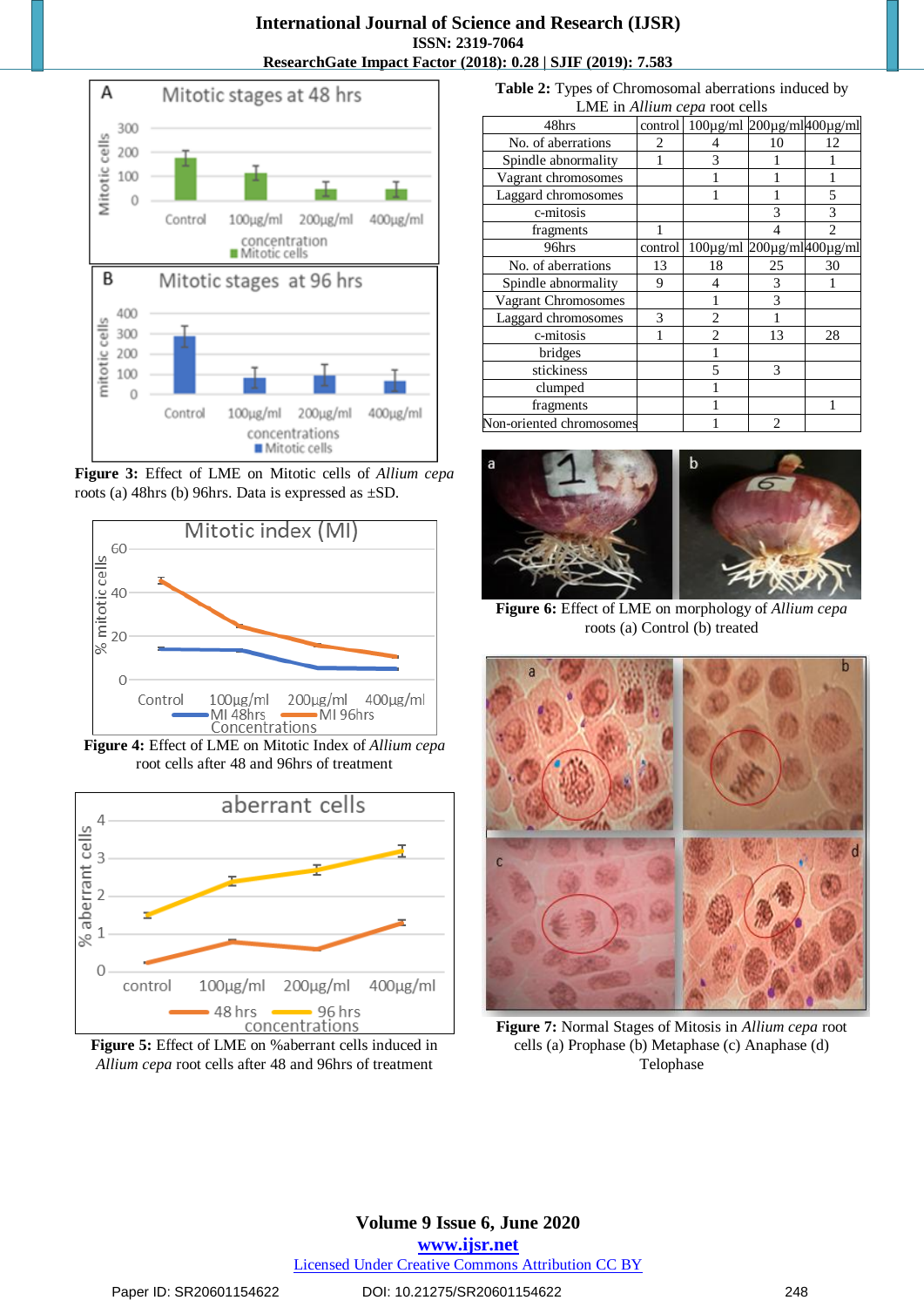

**Figure 8:** Types of aberrations induced by different concentrations of LME (100µg/ml, 200 µg/ml and 400 µg/ml) at 48hrs of exposure (a) clumped chromosomes (b) disoriented chromosomes (c) laggard chromosomes (1) disoriented chromosomes (2) (d) Anaphase bridges



**Figure 9:** Types of aberrations induced by different concentrations of LME (100µg/ml, 200 µg/ml and 400 µg/ml) at 96hrs of exposure. (a) Sticky chromosomes (1) non-oriented chromosomes (2) Laggard chromosomes (3) Chromosomal fragments (4) (b) Vagrant chromosomes (c)

C-mitosis/metaphase arrest (1 and 2) (d) Nuclear vacuolation

## **3.3 Cytotoxic effect of LME**

The cytotoxic potential of LME and its activity were tested on A549, RAW 264.7, CHO and MCF-7 (Human Breast Adenocarcinoma), but the cytotoxic effect was notably observed in MCF-7 cell lines which have been depicted in Figure 10. LME represented concentration dependent activity on MCF-7 cell line with  $IC_{50}$  value being 200 $\mu$ g/ml. The number of viable cells decreased with subsequent increase in the concentration of LME when compared with control. CHO (Chinese Hamster Ovary) cells, however did not show much of a difference in viability of cells between

control and concentrations, proving the extract does not affect normal cell lines(data not shown).



**Figure 10:** Effect of different concentrations of LME (100 µg/ml, 200 µg/ml and 400 µg/ml) against MCF-7 cell lines.

## **4. Discussion**

Natural Products and their usage in manufacture of drugs have been preferred over synthetic ones. It has been a boon to treat cancer and other life – threatening diseases as they have the least of side effects. Natural products contain formulations of organic secondary metabolites which have been proven to possess bioactive potential against various types of cancer and other deadly diseases [20]. With reference to natural products and their bioactive potential, Ortiz et.al has mentioned about the cytotoxic and genotoxic potential of Sandalwood essential oil against MCF- 7 cell lines [21]. Even Sarvameili et. al talks about cytotoxic potential of *Pinus elderica* essential oil and extract on HeLa and MCF-7 cell lines [22].

Even though, these terrestrial sources have been proved to be a gold chest for various forms of drugs, for the past few decades marine biodiversity has been a field of keen interest for researchers to explore. Many Active compounds were discovered in the marine realm which could hail as a potential anti-cancer drug and play a major role in cancer research [23]. Beedesse and Ramanjooloo et. al have spoken about cytotoxic activities of marine sponges obtained from Mauritius waters on various human cancer cell lines [24]. Similarly, Mary and Vinotha et. al have effectively indicated in their study about cytotoxic activity of Seaweed, *Sargassum Sps* against Hep-2 and MCF-7 cancer cell lines [25]. Although several marine organisms have been studied and scrutinized previously for their bioactive potential [26], brachiopods have remained untouched with respect to studying and evaluating their bioactive potential. Thereby, our current study concentrates on a brachiopod*; Lingula anatina*. Our extract; LME (*Lingula* methanolic extract) has shown noted cytotoxic effect on Human Breast Adenocarcinoma cell lines (MCF-7) by decrease in cell viability with a gradual increase in concentration and the  $IC_{50}$  value being  $605.60 \mu\text{g/ml}$ . LME concentrations had negligible effect on CHO (Chinese Hamster Ovary) cell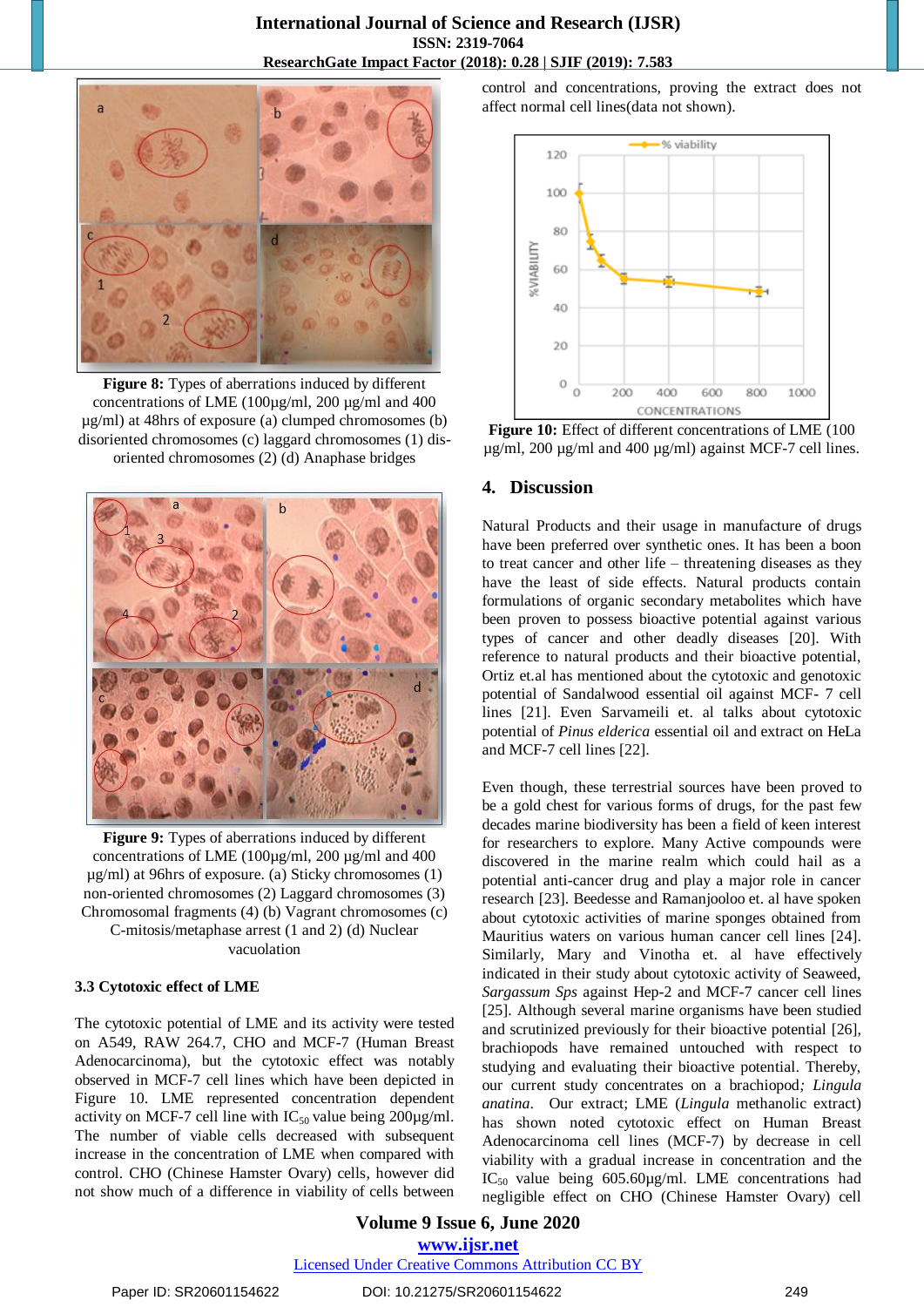lines, proving our extract to be harmless to normal cells. This presents LME to be a potential cytotoxic agent. Many researchers have also got remarkable results against MCF-7 cell lines by utilizing marine natural products. Renata Pinheiro Chaves et.al has mentioned about anti-cancer property of two iso-lectins obtained from marine red alga *Solieria filiformis* against MCF-7 cells [27]. In another study by Luiz Gonzaga do Nascimento-Neto, Halilectin-3, a lectin isolated from marine sponge *Haliclona* caerulea has been found to induce autophagy and apoptosis in MCF-7 cell lines [28].

Genotoxic agents have been found to arrest cell division which could be used as a possible cancer drug in future.[29]. Allium cepa model was used to study the genotoxic property of LME. Many research scholars have also mentioned in their work about the use of Allium cepa to test the genotoxicity of various natural products. In a recent work by Pesnya et. al it has been seen that *Heracleum sosnowstyi* juice has genotoxic effects at conc. 10-300 ml<sup>-1</sup> on *Allium cepa* root cells [30]. In a similar study Chukwejukwo et. al also provided an insight to the genotoxic effects of aqueous extract of *Distephanus angulifolius* using the *Allium cepa* model and found that it had mito-depressive effect on cell division and that it also induced various chromosomal aberrations [31]. Our study based on the genotoxic potential of LME also provides similar results, whereby mitotic index (MI) has been seen to drop with an increase in the dose and exposure time of LME. The highest MI has been found to be 13.7% at 100µg/ml and the lowest being 5% at 400µg/ml, when the roots were exposed for 48 hours to concentrations of LME ( $100\mu$ g/ml,  $200\mu$ g/ml and  $400\mu$ g/ml) as compared to the MI of control being 14.3 %. Another set of the roots which were exposed to same concentrations of LME for 96 hours the MI was highest at 100µg/ml being 11.1% and lowest at 400µg/ml being 5.7% when compared with the MI of control being 31.3%. Diverse chromosomal abnormalities were also profoundly observed. Chromosomal anomalies like laggard chromosomes and vagrant chromosomes in Anaphase and clumped chromosomes, disoriented chromosomes and sticky chromosomes in Metaphase and cmitosis have been occurred quite frequently. The disoriented chromosomes formed during metaphase was due to defective linearity of the DNA molecule. The formation of sticky chromosomes is due to linking of sub-chromatids strands along with extravagant genesis of nucleoproteins and improper protein-protein interaction [32], it is basically due to increased condensation Vagrant chromosome is a feature, where the chromosomes move ahead of its group towards the poles and divides subsequently causing separation of unequal no. of chromosomes. The formation of laggard chromosomes which are basically the lagging chromosomes were formed due to failure of chromosomes to get attached to the spindle fibers and move to either poles. Chromosomal bridges formed is usually due to chromosomal fusion [33]. Significantly at 400µg/ml concentration, when the roots were treated for 96hrs, it exhibited two peculiar features of Nuclear vacuolation which confirms the toxic effect of LME and mitotic arrest/cmitosis. Similar results of mitotic arrest/c-mitosis have been demonstrated by Kwan Yuet Ping et. al "s research work [34]. Mitotic Arrest/ C-Mitosis is a characteristic very close to Colchicine"s anti-mitotic effect on *Allium cepa* root cells as colchicine has been found to block the formation of spindle microtubules by cleaving the disulfide bonds [35][36][37]. Colchicine is an alkaloid which have been found to have wonderful anti-mitotic effect. Anna Krahulcava has mentioned in her work about the mitodepressive effects of Alkaloids on root tip cells of *Allium cepa* [38]. Presence of alkaloids in our extract have been confirmed by biochemical screening, which could be indicated as a cause of mitotic arrest of *Allium cepa* root cells and thereby making LME a possible agent against cancer.

Overall, it can be concluded that LME pertains to have cytotoxic and anti-mitotic potential which could be further used as a possible cancer drug.

## **5. Conclusion**

The results of our study have reported LME to possess cytotoxic activity on MCF-7 cells with  $IC_{50}$  value being 605.60µg/ml, which is non-toxic to normal cell lines. LME also showed concentration-dependent decrease in root length and mitotic index. The positive relation of the morphological and microscopical analysis proves LME to be a potential genotoxic agent. Dose- dependent rise in chromosomal aberrations along with Mitotic arrest at 400µg/ml in the *Allium cepa* root tip cells which were treated for 96hrs were also provides a broad insight into LME as a prospective anti-mitotic agent. The Qualitative detection of biochemical constituents in LME confirmed the presence of alkaloids, saponins and terpenoids. These active constituents can be further isolated and purified to have a deeper insight at the molecular level.

# **6. Declaration**

Authors state that there are no disagreements of interests.

## **7. Acknowledgements**

The authors are grateful to Dr. Tushar Desai, Principal, D.G. Ruparel College for providing us with the laboratory facilities to carry out our research work.

## **References**

- [1] Vaishnav, P., & Demain, A. L. (2011). Unexpected applications of secondary metabolites. *Biotechnology Advances*, *29*(2), 223–229. <https://doi.org/10.1016/j.biotechadv.2010.11.006>
- [2] Demain, A. L., & Fang, A. (2000). The natural functions of secondary metabolites. *Advances in Biochemical Engineering/Biotechnology*, *69*, 1–39.
- [3] Cavanagh, J., Rance, M., Maplestone, R. A., Stone, M. J., Williams, D. H., Xia, J., Bjorndahl, T. C., Tang, P.,

Licensed Under Creative Commons Attribution CC BY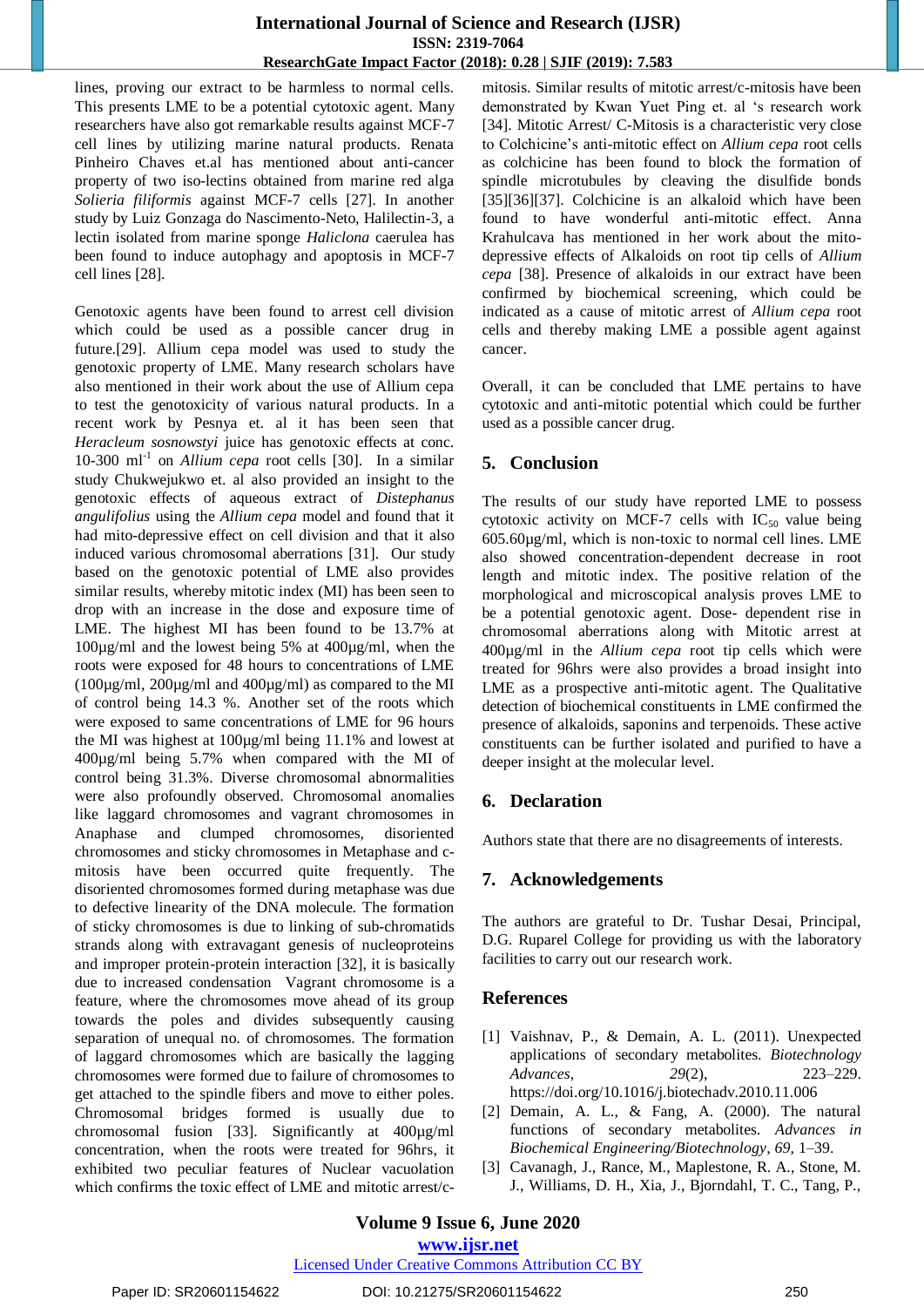Wishart, D. S., Dal Poggetto, G., Castañar, L., Adams, R. W., Morris, G. A., Nilsson, M., Johnson, C. S., Du Penhoat Hervé, C., Imberty, A., Roques, N., Michon, V., … Pérez, S. (1999). The evolutionary role of secondary metabolites-a review\* (Antibiotic resistance; pleiotropic switching; gene clusters; spores; natural products; biosynthesis). *Journal of Magnetic Resonance (1969)*, *115*(54), 151–157. <https://doi.org/10.1039/c7cc03150e>

- [4] Sivanandham, Vignesh & A, Raja & James, R. Arthur. (2011). Marine Drugs: Implication and Future Studies. International Journal of Pharmacology. 7. 10.3923/ijp.2011.22.30.
- [5] Babar, A. G., Pande, A., & Kulkarni, B. G. (2012). Bioactive potential of some intertidal molluscs collected from Mumbai coast, West coast of India. *Asian Pacific Journal of Tropical Biomedicine*, *2*(2 SUPPL.), S1060– S1063. [https://doi.org/10.1016/S2221-1691\(12\)60361-](https://doi.org/10.1016/S2221-1691(12)60361-X) [X](https://doi.org/10.1016/S2221-1691(12)60361-X)
- [6] Chaudhari, S., & Kumar, M. S. (2020). Marine sponges Sarcotragus foetidus, Xestospongia carbonaria and Spongia obscura constituents ameliorate IL-1 β and IL-6 in lipopolysaccharide-induced RAW 264.7 macrophages and carrageenan-induced oedema in rats. *Inflammopharmacology*, *0123456789*. <https://doi.org/10.1007/s10787-020-00699-2>
- [7] Eghianruwa, Q., Osoniyi, O., Wachira, S., Maina, N., R., & Imbuga, M. (2019). In vitro antiproliferative studies of extracts of the marine molluscs: Tympanatonus fuscatus Var radula (linnaeus) and Pachymelania aurita (muller). *International Journal of Biochemistry and Molecular Biology*, *10*(1), 1–8. <http://www.ncbi.nlm.nih.gov/pubmed/31149366>
- [8] De Rosa, R. (2001). Molecular data indicate the protostome affinity of brachiopods. *Systematic Biology*, *50*(6), 848–859. <https://doi.org/10.1080/106351501753462830>
- [9] Jordan, E. L., & Verma, P. S. (2009). *Invertebrate zoology*. S. Chand & Company.
- [10]Savazzi, E. (1986). Burrowing sculptures and life habits in Paleozoic lingulacean brachiopods. *Paleobiology*, *12*(1), 46–63. <https://doi.org/10.1017/S0094837300002979>
- [11]S., S., A., C., & S.K, C. (2014). Morpho-anatomical study of Lingula anatina Lamarck, 1801 from West Bengal-Odisha coast, India. *Journal of the Marine Biological Association of India*, *56*(2), 26–33. <https://doi.org/10.6024/jmbai.2014.56.2.01775-04>
- [12]Society, S., & Geology, S. (2020). *Experimental Studies of Salinity Tolerance,Burrowing Behavior and Pedicle Regeneration in Lingula anatina ( Brachiopoda , Inarticulata ) Author ( s ): L . S. Hammond Published by : SEPM Society for Sedimentary Geology Stable URL : https://www.jstor.org/stable/1304816 REFERENCES Linked references are available on JSTOR for this article : You may need to log in to JSTOR to access the linked references . 57*(6), 1311–1316.
- [13]Suarez-Jimenez, G. M., Burgos-Hernandez, A., & Ezquerra-Brauer, J. M. (2012). Bioactive peptides and

depsipeptides with anticancer potential: Sources from marine animals. *Marine Drugs*, *10*(5), 963–986. <https://doi.org/10.3390/md10050963>

- [14]Bhavnani, N., More, S., Ghag, B., & Indap, M. (2017). Evaluation of Anti-mitotic and Cytotoxic Potential of Methanolic Extract of Balanus amphitrite. *International Journal of Science and Research*, *6*(1015), 2567–2571.
- [15]Nwodo, O. F. C., & Nkwocha, P. E. (2015). *Qualitative and Quantitative Phytochemical Screening of the Aqueous Leaf Extract of Senna mimosoides : Its Effect in in vivo Leukocyte mobilization induced by inflammatory stimulus*. *4*(5), 1176–1188.
- [16]Bosio, S., & Laughinghouse IV, H. D. (2012). Bioindicator of Genotoxicity: The Allium cepa Test. *EnvironmentalContamination*. <https://doi.org/10.5772/31371>
- [17]Timothy, O., Idu, M., Olorunfemi, D. I., & Ovuakporie-Uvo, O. (2014). Cytotoxic and genotoxic properties of leaf extract of icacina trichantha oliv. *South African Journal of Botany*, *91*, 71–74. <https://doi.org/10.1016/j.sajb.2013.11.008>
- [18]Pakrashi, S., Jain, N., Dalai, S., Jayakumar, J., Chandrasekaran, P. T., Raichur, A. M., Chandrasekaran, N., & Mukherjee, A. (2014). In vivo genotoxicity assessment of titanium dioxide nanoparticles by Allium cepa root tip assay at high exposure concentrations. *PLoS ONE*, *9*(2). <https://doi.org/10.1371/journal.pone.0087789>
- [19]Ali, M. A., & Farah, M. A. (2014). *In vitro cytotoxicity screening of wild plant extracts from Saudi Arabia on human breast adenocarcinoma cells*. *13*(2), 3981– 3990.
- [20]Martin-Cordero, C., Jose Leon-Gonzalez, A., Manuel Calderon-Montano, J., Burgos-Moron, E., & Lopez-Lazaro, M. (2012). Pro-Oxidant Natural Products as Anticancer Agents. *Current Drug Targets*, *13*(8), 1006–1028.

<https://doi.org/10.2174/138945012802009044>

- [21]Ortiz, C., Morales, L., Sastre, M., Haskins, W. E., & Matta, J. (2016). Cytotoxicity and Genotoxicity Assessment of Sandalwood Essential Oil in Human Breast Cell Lines MCF-7 and MCF-10A. *Evidence-Based Complementary and Alternative Medicine*, *2016*. <https://doi.org/10.1155/2016/3696232>
- [22]Sarvmeili, N., Jafarian-Dehkordi, A., & Zolfaghari, B. (2016). Cytotoxic effects of Pinus eldarica essential oil and extracts on HeLa and MCF-7 cell lines. *Research in Pharmaceutical Sciences*, *11*(6), 476–483. <https://doi.org/10.4103/1735-5362.194887>
- [23] Cherigo, L., Lopez, D., & Martinez-Luis, S. (2015). Marine natural products as breast cancer resistance protein inhibitors. *Marine Drugs*, *13*(4), 2010–2029. <https://doi.org/10.3390/md13042010>
- [24]Beedessee, G., Ramanjooloo, A., Aubert, G., Eloy, L., Surnam-Boodhun, R., Van Soest, R. W. M., Cresteil, T., & Marie, D. E. P. (2012). Cytotoxic activities of hexane, ethyl acetate and butanol extracts of marine sponges from Mauritian Waters on human cancer cell lines. *Environmental Toxicology and Pharmacology*,

## **Volume 9 Issue 6, June 2020**

**www.ijsr.net**

## Licensed Under Creative Commons Attribution CC BY